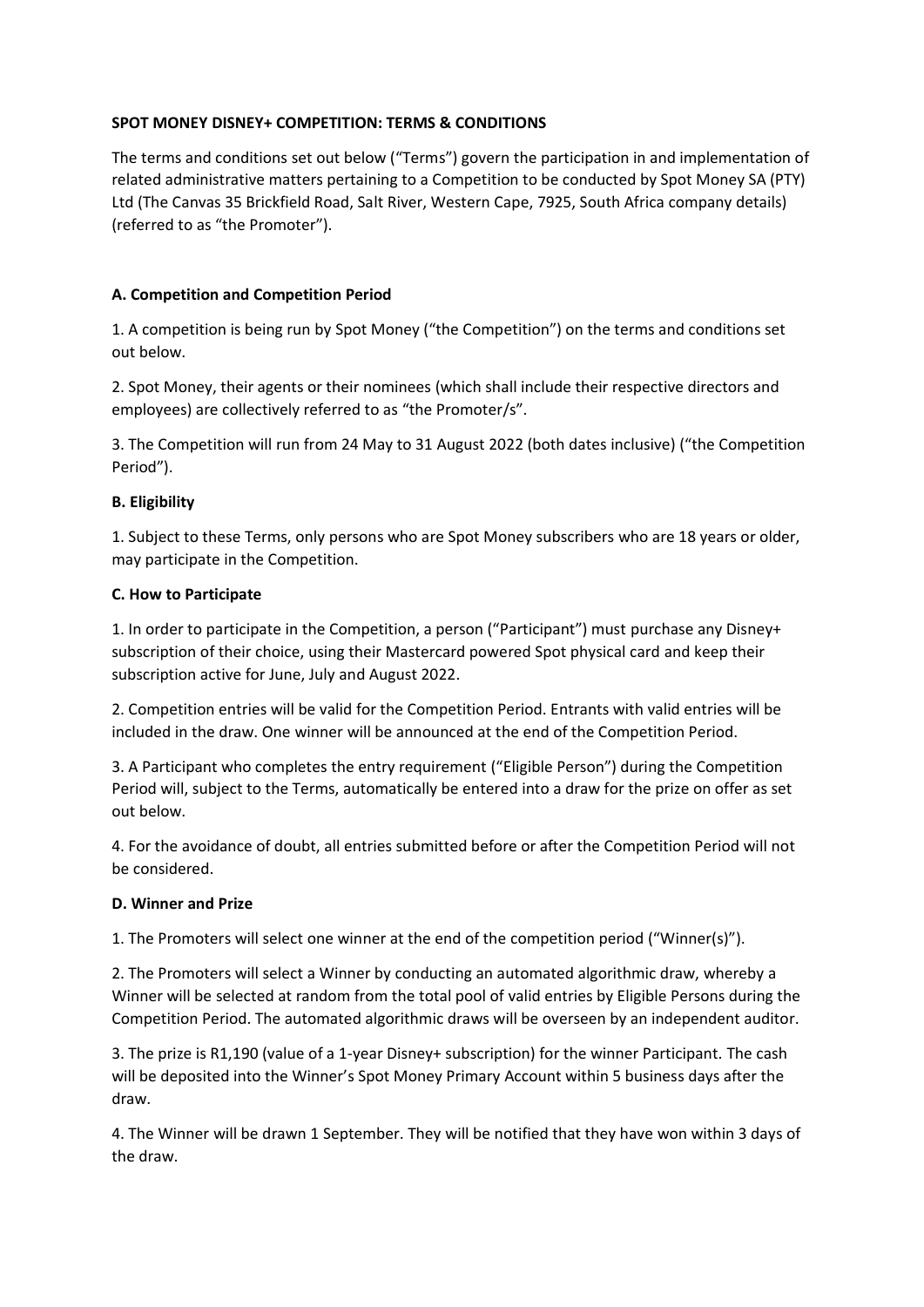5. The Promoters will contact the Winner of the Competition via email using the email address registered to the Winner's Spot account.

6. The following additional Terms shall apply to the Prizes:

6.1 All Prizes are given on an "as is" basis and are not transferable, nor exchangeable for credit or kind whether in part or in full.

6.2 All costs, fees and/or expenses incurred or to be incurred by Participants including Winner(s) in relation to entering the Competition, shall be for the Participant's and/or Winner(s)'s account.

6.4 The Winner(s) must abide by the Terms as well as all laws and regulations in place. The Winner(s) must also abide by the terms and conditions of the party(ies) arranging and/or providing the Prizes and the terms and conditions attached to the Prizes, if any. The Promoter will not be responsible or bear the cost of any other incidental costs relating to a Participant's participation in the Competition. Entries must be made within the Competition Period and entries will not be permitted after the end of the Competition Period. Any entries submitted after the end of the Competition Period will not qualify for the draw to win a Prize.

### **E. Indemnities**

1. To the fullest extent permitted by law, there are no, and the Promoter expressly exclude(s) and disclaim(s) any, representations, warranties, or endorsements, expressed or implied, written or oral, including but not limited to, any warranty of quality, merchantability or suitability or fitness for a particular purpose in respect of the Prizes.

2. The Eligible Persons, Participants and/or Winner(s) hereby acknowledge and agree that the Promoter exclude(s) all warranty and/or liability in connection with the Prizes and/or the Competition. Participants shall assume full liability and responsibility in case of any liability, mishap, injury, loss, damage, claim or accident (including personal injury and/or death) resulting from their participation in the Competition, redemption and/or usage of the Prizes. The Promoter shall not be held responsible for any loss, damage or injury (including death) in any manner whatsoever suffered by the Participants as a result of the participation in the Competition and/or the use of the Prizes.

3. Any loss or damage in respect of the Prizes is not due to the fault and/or negligence of the Promoter. The Promoters shall not be liable for or obliged to recognize or replace lost or stolen Prizes where such loss or damage in respect of Prizes is not due to the fault and/or negligence of the Promoters.

4. The Promoter shall not be responsible for any defect or any other loss or damage that may be suffered in connection with any of the Prizes.

# **F. Miscellaneous**

1. Eligible Persons, Participants and/or Winner(s) who participate in this Competition agree to be bound by these Terms and the decisions of the Promoter.

2. Participants consent to the Promoter collecting their personal information and disclosing any personal information in such Promoter's possession to any other party for purposes of the Competition. Such particulars shall be limited to an Eligible Person's name, address, e-mail address